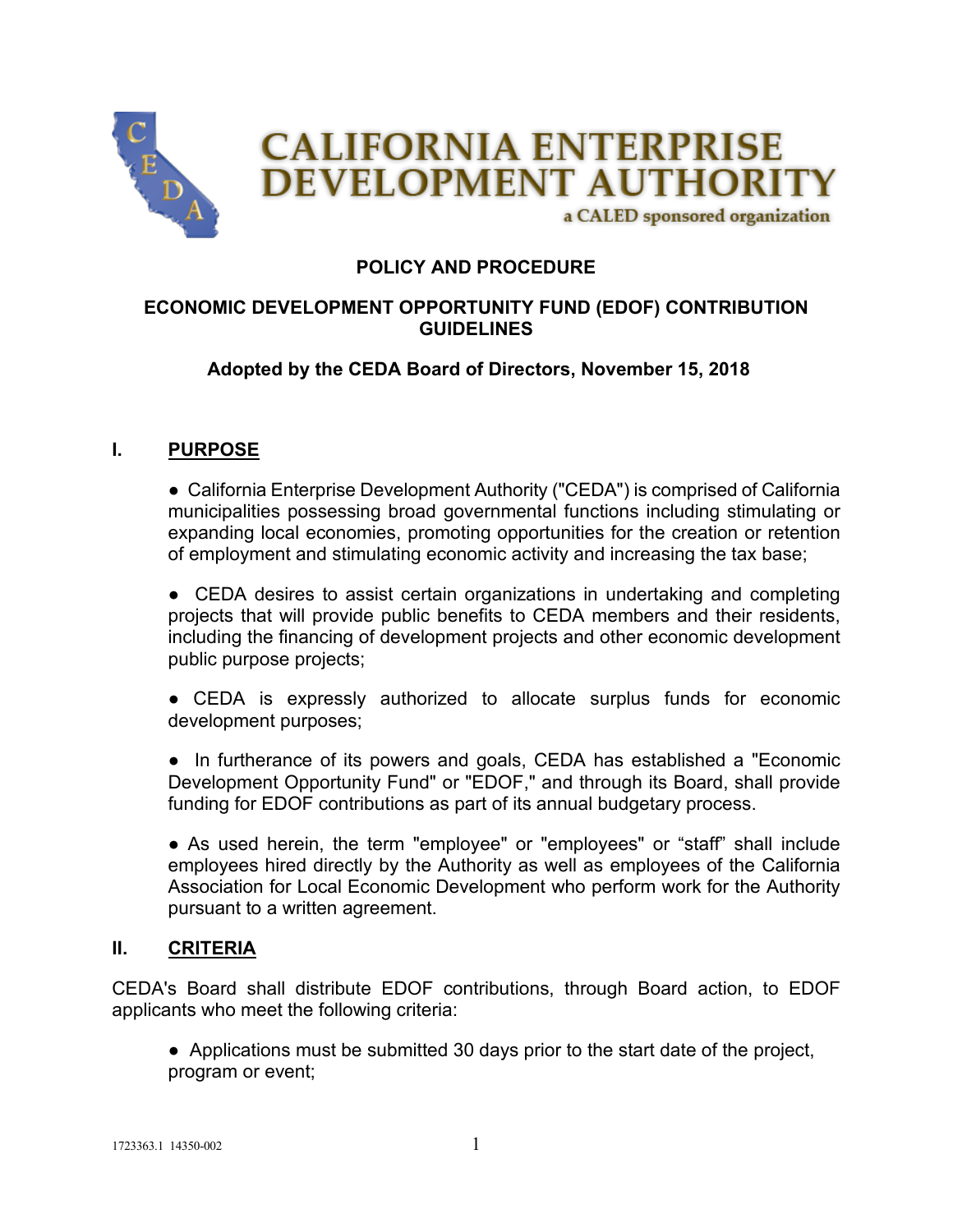● Applications will be evaluated and EDOF contributions awarded on a year-round basis subject to available funding;

● An applicant must describe how it will use the EDOF contribution for an event, project or program which will promote local economic development including:

- stimulating or expanding local economies;
- promoting opportunities for the creation or retention of employment;
- stimulating economic activity;
- increasing the tax base; or
- providing education related to promoting local economic development.

● EDOF contributions are available to local, regional and statewide organizations with a Section 501(c)(3) or 501(c)(6) tax status designation, non-profit educational institutions and public agencies;

• Priority for EDOF contributions is given for projects, programs or events within the jurisdiction of CEDA member agencies, but funding for projects, programs or events outside of CEDA member jurisdictions may be awarded if the applicant can demonstrate a significant public economic benefit to CEDA members and their residents;

• EDOF funding is awarded on a one-time non-recurrent basis, but applicants may submit subsequent requests for EDOF funding;

● Upon CEDA's request, the recipient of an EDOF contribution shall acknowledge CEDA's funding or sponsorship of the project, program or event in the same manner as any other organization or individual providing substantially the same level of support;

● The applicant shall agree to indemnify CEDA, its members, officers, agents, advisors and employees against all liability, losses, damages, costs and charges (including reasonable attorneys' fees), causes of actions, suits, claims, demands and judgments of every conceivable kind, character and nature whatsoever, by or on behalf of any person or entity arising in any manner from the project, program or event for which CEDA has awarded EDOF funding;

• The applicant shall agree to provide CEDA, on an annual basis, with a status report describing how it has used the EDOF funding including the public benefits of the project, program or event, and the Authority staff shall annually provide the CEDA Board with copies of such reports, or a summary thereof, including a listing of all EDOF funding recipients over the past year, the amount of each EDOF contribution awarded and the purpose of each award until all funds are expended.